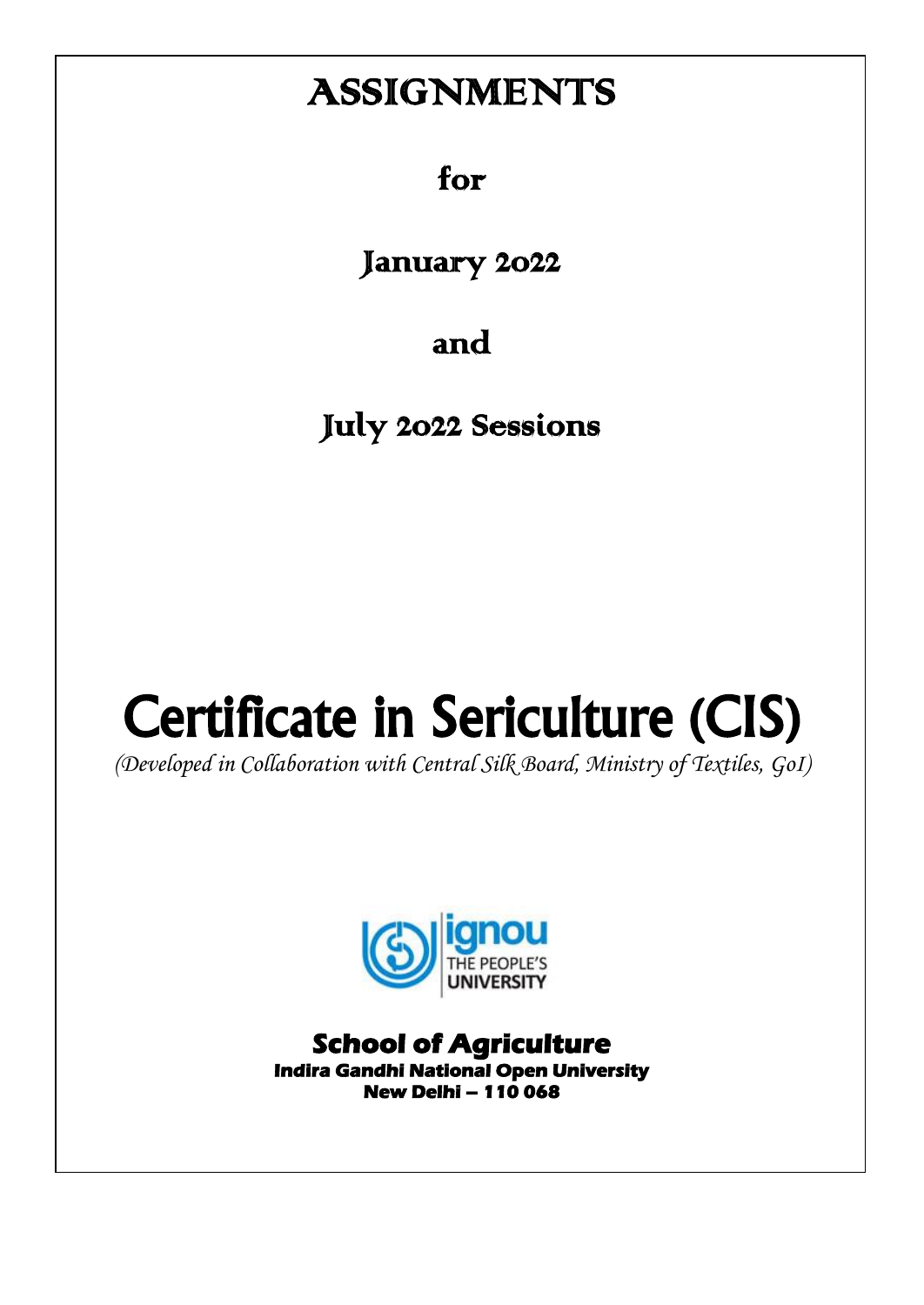| <b>Course Code</b> | Last Date for Submission of Assignments at PSC |                                 |
|--------------------|------------------------------------------------|---------------------------------|
|                    | <b>January 2022 Session</b>                    | <b>July 2022 Session</b>        |
| <b>BLP-001</b>     | $15th$ March 2022                              | $15th$ August 2022              |
| <b>BLPI-002</b>    | $15th$ March 2022                              | $15th$ August 2022              |
| <b>BLPI-003</b>    | 30 <sup>th</sup> March 2022                    | 30 <sup>th</sup> September 2022 |
| <b>BLP-004</b>     | $30th$ March 2022                              | 30 <sup>th</sup> September 2022 |

## **LAST DATE FOR SUBMISSION OFASSIGNMENTS**

## **Note:**

- Kindly submit your assignments at the concerned study centre/PSC within the due date as mentioned above.
- Before submitting the examination form (March and September for June and December Term-end examinations, respectively), it is essential to submit the assignment and get authentication from Programme-in charge or Coordinator of the study centre/PSC for the courses you will be appearing for.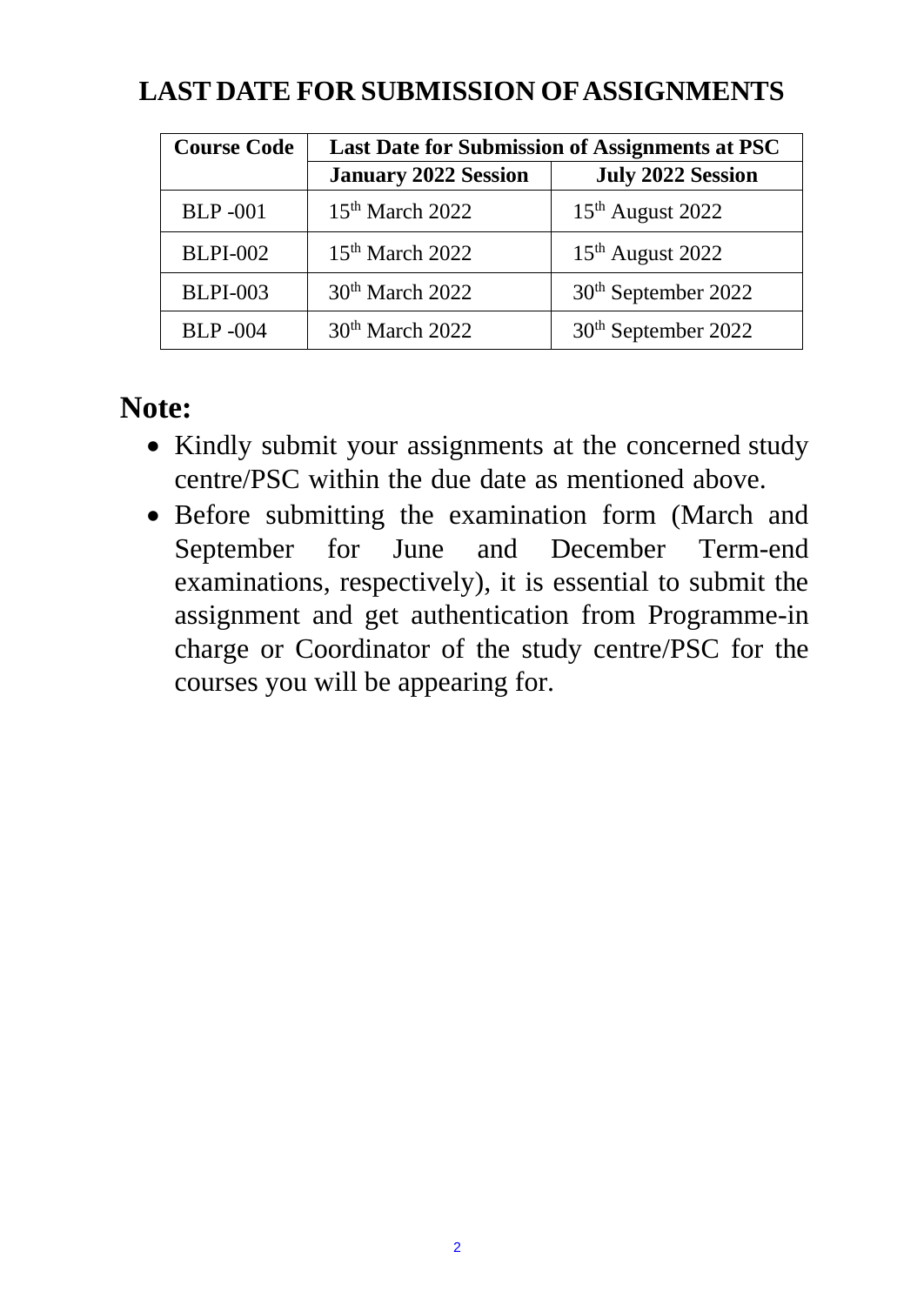#### Dear learner,

#### Welcome to the ''Certificate in Sericulture'' (CIS) programme.

We hope that you have gone through the Programme Guide of CIS programme carefully and completely. The weightage to the Term-End Examination (TEE) will be 80% and weightage to the continuous assessment (Assignments) will be 20%. There is one assignment for each course with theory component i.e. four assignments for the programme (BLP-001, BLPI-002, BLPI-003 and BLP-004). Each assignment will be of 50 marks which will be ultimately converted to have weightage of 20% of the theory. You are requested to go through the course materials first and then prepare the assignment response following the instructions. Your responses should not be a complete reproduction of the textual material/blocks provided for self-learning purposes. Please submit your assignment responses at the Study Centre allotted to you on or before the due date. The assignments will be evaluated by the Counsellors at the study centre/Programme Study Centre (PSC) and the respective weightage of marks will be added to the percentage of marks obtained at the term-end examination. Each candidate will have to complete assignments in order to appear in the term-end examination. Candidates are, therefore, advised to take assignments seriously and submit them in time.

#### **General Instructions**

- 1) If you fail to submit the assignments before the due date of the particular session, you are supposed to attempt the fresh set of assignment of subsequent sessions.
- 2) Write your Enrolment Number, Name, Full Address and Date of Despatch at the top right-hand corner of the first page of your answer sheet.
- 3) Write the Programme Title, Course Title, Assignment Code, Code and Place of the Study Centre on the left- hand corner of the first page of your answer sheet.

The top of the first page of your answer sheet for each assignment should be as follows:

|                                                             | Name |  |  |  |
|-------------------------------------------------------------|------|--|--|--|
|                                                             |      |  |  |  |
|                                                             |      |  |  |  |
|                                                             |      |  |  |  |
| Note: Students are required to follow this format strictly. |      |  |  |  |

- 4) Your answer sheet should be complete in all respects. Make sure that you have answered to all the questions in assignments before you submit them. Incomplete answer sheets will yield poor marks.
- 5) As far as possible, you are advised to give the relevant points from the course material and elaborate their answers and explanations in their own language instead of reproducing the language of the course materials.
- 6) You are advised not to copy from the study material while attempting the assignments. In case it is found that the assignments have been copied from study material, you will be awarded zero marks.
- 7) Avoid copying from the answer sheets of other students. If copying is noticed, the assignments of such students will be rejected.
- 8) Use only foolscap size paper for your answers, ordinary writing paper, neither too thick nor too thin, will do. Assignments should be hand written. Typed assignment are not acceptable.
- 9) Leave 3"margin on the left and at least 4 lines in between each answer in an assignment. This will enable your Counsellor to write useful comments in appropriate places. Write question number for each answer clearly.
- 10) The coordinator of your Study Centre/PSC will return the evaluated assignments to you. This will also include a copy of assessment sheet containing global comments of the evaluator on your performance in the assignments. This will enable you to improve in your future assignments as well as in the termend examinations.
- 11) The Assignments should be sent or submitted to the Programme In-charge/ Coordinator of the Study Centre/PSC allotted to you.

#### **Before attempting the assignments, please read the instructions carefully.**

Wishing you all the best for successful completion of the CIS programme.

#### **HAPPY LEARNING!**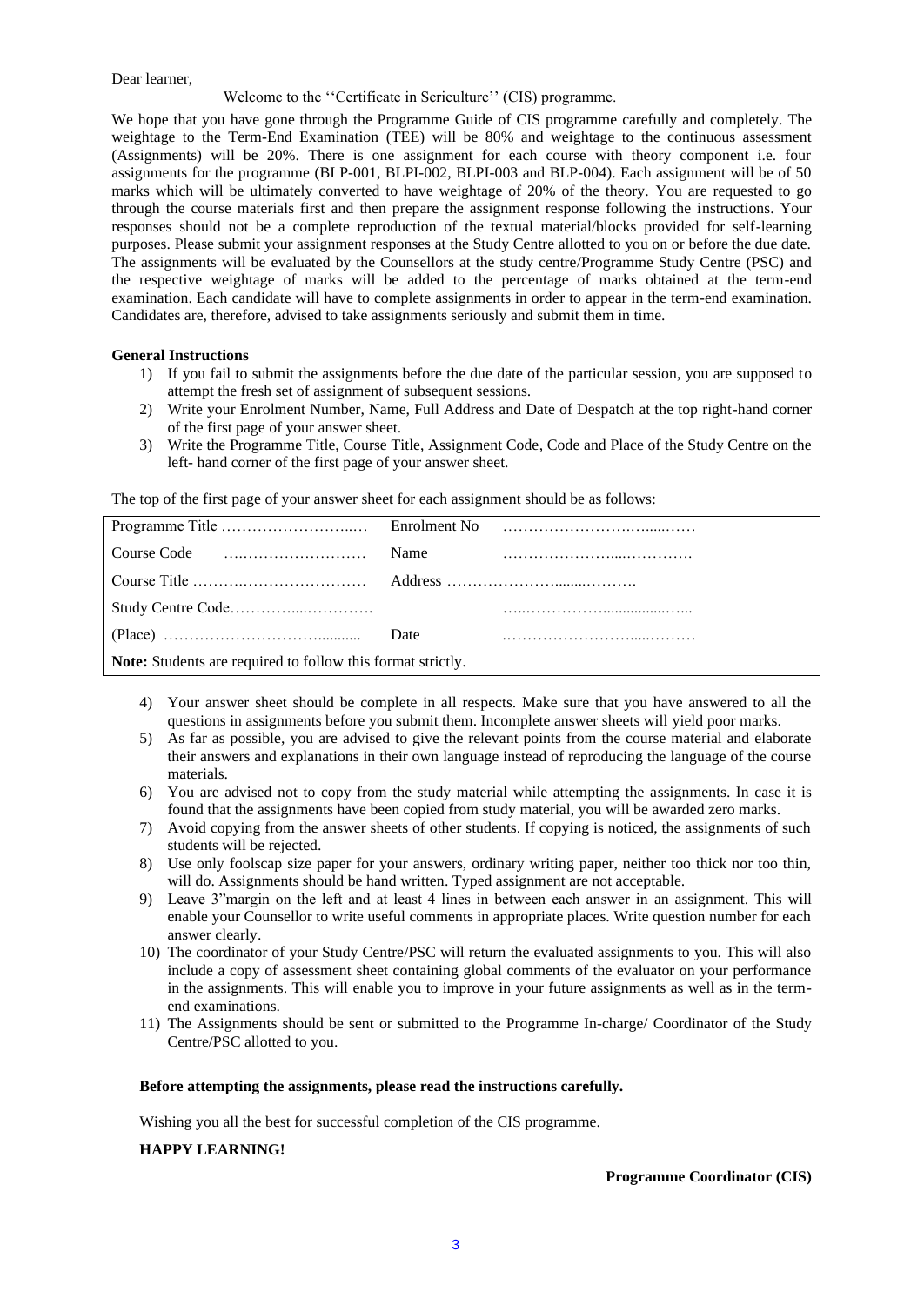#### **BLP-001: INTRODUCTION TO SERICULTURE**

#### **Maximum Marks: 50**

#### **Answer all questions. All questions carry equal marks. (10x5=50)**

- 1. Name the four types of silkworm reared in India. Explain them in detail with reference to silkworm species, host plant, contribution to India's silk production and the states in which they are produced.
- 2. Describe the lifecycle of a silkworm with the help of a diagram.
- 3. Sericulture fetches more money in short span than any other agricultural crop. Justify the statement in your own words.
- 4. Identify the major stakeholders involved in sericulture industry. Give their roles.
- 5. Describe the role of different organizations/institutions in the human resource development in sericulture industry.
- 6. List the different business opportunities available in the Sericulture Industry.
- 7. Differentiate between female and male pupa. What are the steps involved in sex separation of silkworm pupa?
- 8. Describe the different steps involved in loose egg production.
- 9. Silkworm larval litter can be utilized as an excellent organic fertilizer and animal feed Justify.
- 10. Define the following:
	- a. Reelability
	- b. Stifling
	- c. Brushing
	- d. Book Making
	- e. Degumming

#### **BLPI-002: HOST PLANT CULTIVATION**

#### **Maximum Marks: 50**

#### **Answer all questions. All questions carry equal marks. (10x5=50)**

- 1. Explain the process of preparation of nursery.
- 2. Define pruning. Describe the different methods of pruning practiced in mulberry cultivation.
- 3. What is harvesting schedule to be followed in a chawki mulberry garden?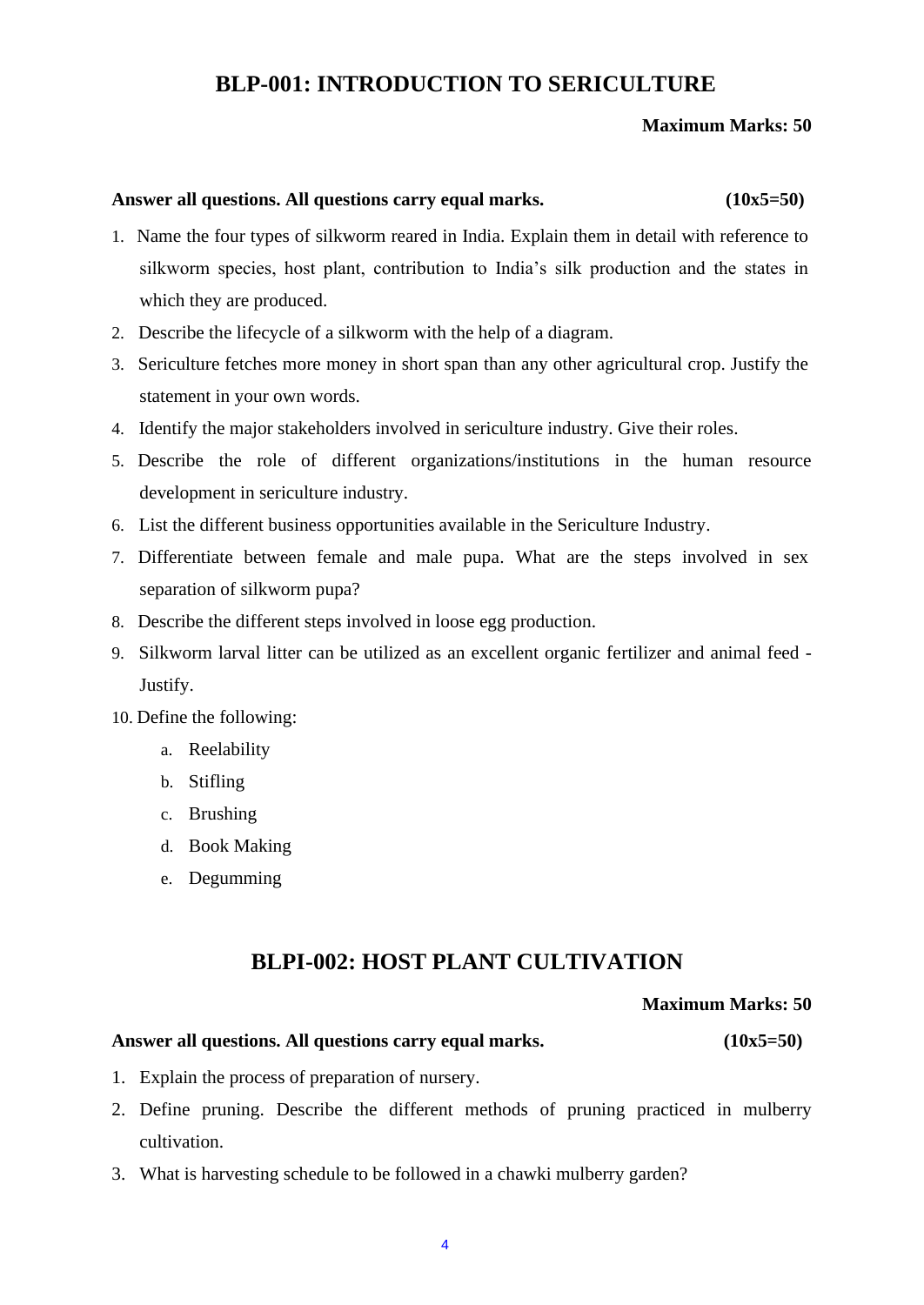- 4. Define mechanization. Give its advantages. What is the scope of mechanization in sericulture?
- 5. List the machines used in the application of chemicals in mulberry gardens. Explain them in detail.
- 6. Explain the method of transportation and preservation of mulberry leaves practiced in North India.
- 7. Describe the irrigation, soil moisture conservation and weeding practices followed in East/North Eastern India.
- 8. Explain the soil fertility management for Tasar Food plants.
- 9. How Muga food plants are propagated? Explain them in detail.
- 10. Describe the method of cultivation of Tapioca.

### **BLPI-003: SILKWORM REARING**

#### **Maximum Marks: 50**

#### **Answer all questions. All questions carry equal marks. (10x5=50)**

- 1. Describe the lifecycle of Muga silkworm with the help of a diagram.
- 2. What is disinfection? Explain the process of disinfection of silkworm rearing house and appliances.
- 3. What are the characteristics of an ideal silkworm rearing house?
- 4. Describe the process of black boxing of silkworm eggs.
- 5. Briefly describe the chawki rearing practices.
- 6. List the different methods of rearing late age silkworms. Explain any one method in detail.
- 7. Describe the different mounting methods practiced in late age silkworm rearing.
- 8. Explain the process of incubation, brushing and rearing of Eri silkworms.
- 9. Define the following:
	- a. Deflossing
	- b. Dupion
	- c. Renditta
	- d. Flimsy cocoon
	- e. Shell ratio (%)
- 10. Explain the concept of break-even point with the help of a diagram.